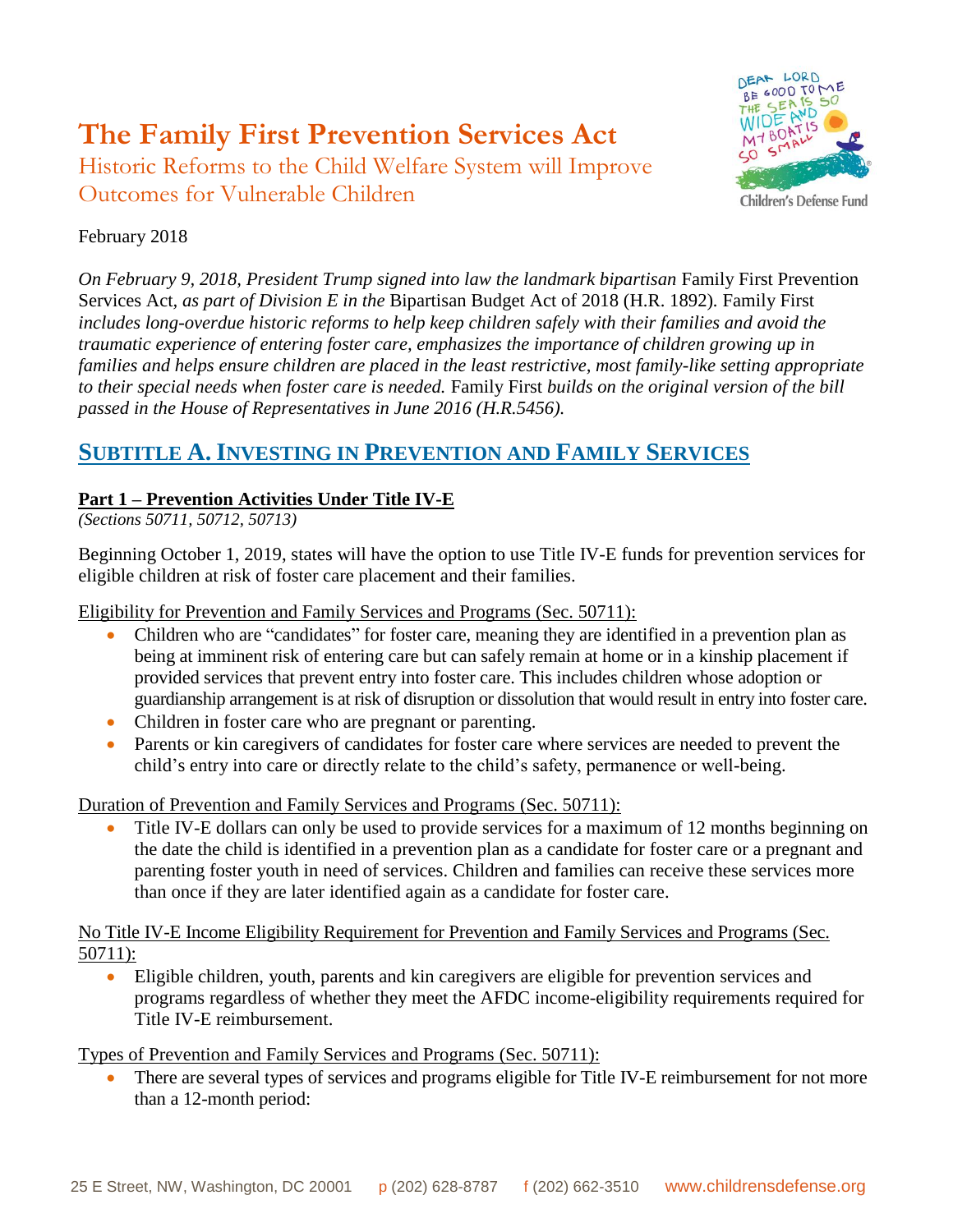- o Mental health and substance abuse prevention and treatment services provided by a qualified clinician.
- o In-home parent skill-based programs, which include parenting skills training, parent education and individual and family counseling.
- Services and programs can be funded with federal dollars for not more than a 12-month period that begins on either the date on which a child is identified in a prevention plan as a candidate for foster care or as a pregnant or parenting youth in foster care in need of prevention and family services and programs.
- The services and programs must be trauma-informed.
- The services and programs must meet certain evidence-based requirements that follow promising, supported, or well-supported practices as defined in the bill. (Modeled from evidence-based criteria similar to that used by the California Evidence-Based Clearinghouse for Child Welfare.)
- The Secretary of the Department of Health and Human Services (the Secretary) will release guidance no later than October 1, 2018 on the practice criteria required for these services or programs and a "pre-approved" list of services and programs that meet these requirements. This Secretarial guidance will be updated as often as necessary.

### Prevention Plan Requirements (Sec. 50711):

- To receive the prevention services and programs, each candidate for foster care and pregnant or parenting youth must have a written prevention plan that specifies the needed services for or on behalf of the child. The services or programs identified in the prevention plan need to be traumainformed.
	- o Candidates for foster care must have a written prevention plan that identifies the strategy for the child to remain safely out of foster care and the list of services or programs needed for the child or on behalf of the child.
	- o Pregnant or parenting youth in foster care must have a written prevention plan that includes their case plan, list of services or programs needed to ensure that a youth is prepared or able to be a parent, and a foster care prevention strategy for any child born to that youth.

### State Plan Requirement (Sec. 50711):

- States that choose to take the option to use Title IV-E funds for prevention will need to include in their state child welfare plan a prevention services and programs plan component that details how the state will monitor and oversee the safety of children who receive Title IV-E prevention services or programs, including through periodic risk assessments for each child receiving them; describe the services and programs the state intends to provide and whether they are promising, supported, or well-supported; describe the outcomes the state intends to achieve; discuss how the state will evaluate its provision of each prevention service or program offered; describe how it will continuously monitor its provision of these prevention services and programs and use the information learned to refine and improve its practices; and describe how child welfare workers will be trained and supported to effectively carry out Title IV-E prevention services and supports.
- The prevention services and programs plan component must be updated every five-year period for which the plan component is in operation. The state plan must be approved by HHS to draw down the new federal prevention funds.

### Federal Reimbursement for Prevention Services and Programs (Sec. 50711):

 Federal financial participation (FFP) for the prevention services and programs will be phased in to allow for careful analysis of the progress being made in the delivery and outcomes of the services.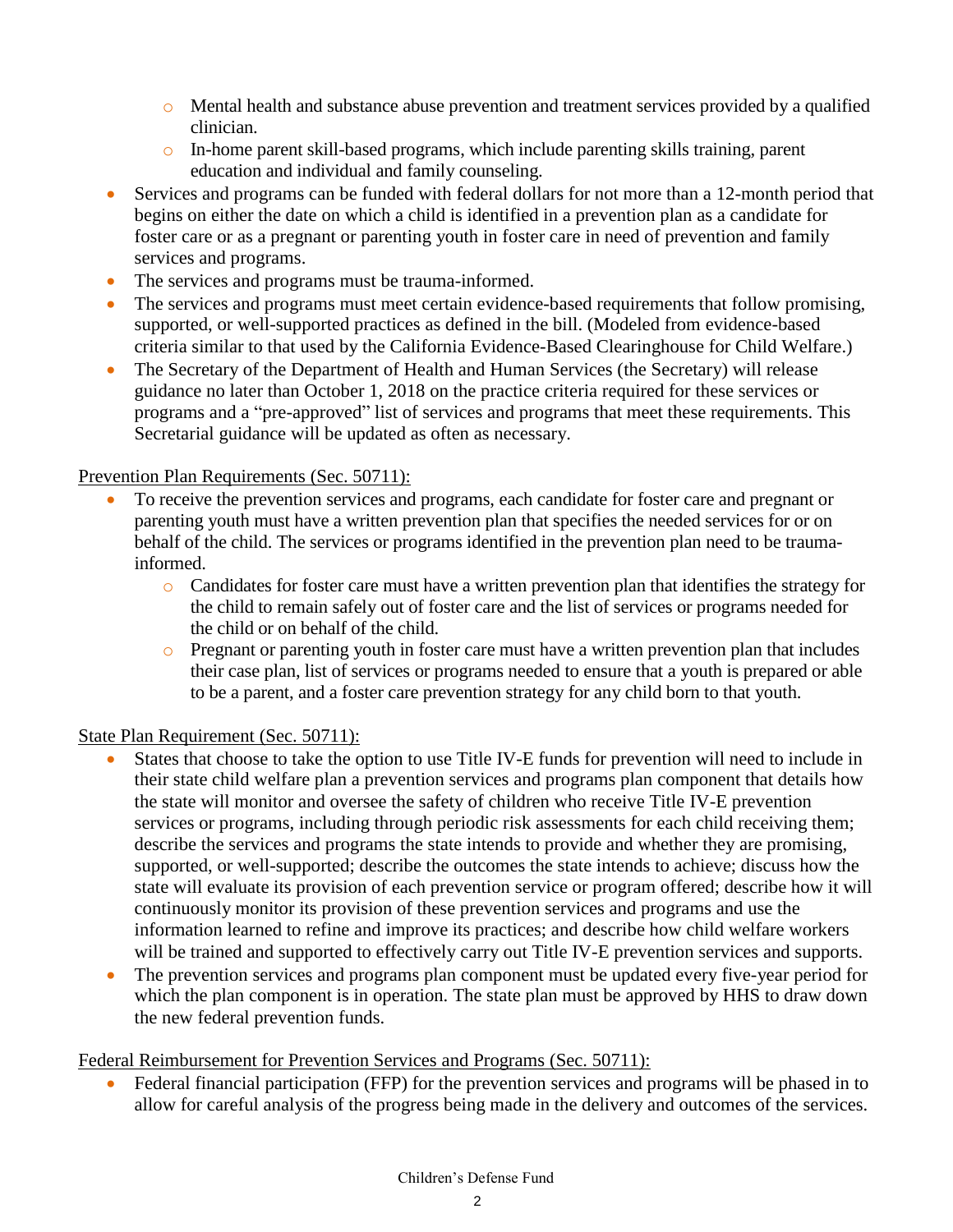- o Beginning October 1, 2019 and before October 1, 2026, the FFP available to states will be 50 percent for the prevention services and programs that are promising, supported, and well-supported practices.
- o Beginning after September 30, 2026 the FFP will be the state's Federal Medical Assistance Percentage (FMAP) for the prevention services and programs that are promising, supported, and well-supported practices.
- At least 50 percent of the expenditures reimbursed by federal funds must be for prevention services and programs that meet the requirements for well-supported practices.
- States cannot receive federal reimbursement for a promising, supported, or well-supported practice unless their state plan includes a well-designed and rigorous evaluation strategy for that practice; however, HHS can waive this requirement for any well-supported practice if the evidence of its effectiveness is compelling and the state meets certain continuous quality improvement requirements.
- States will be allowed to use Title IV-E funds for training and the administrative costs associated with developing the necessary processes and procedures for these services (including expenditures for data collection and reporting), based on a 50 percent reimbursement rate. These service, training and administrative costs are "delinked" from the AFDC income eligibility requirement for Title IV-E.

### Maintenance of Effort for Foster Care Prevention Expenditures (Sec. 50711):

- There is a maintenance of effort (MOE) requirement on "foster care prevention expenditures" to avoid states substituting their current state/local prevention dollars with the new Title IV-E funds.
	- o States cannot spend less than they did on state foster care prevention expenditures in FY2014 (or at the option of a state where the child population in 2014 was less 200,000, FY2015 or FY2016, whichever the states chooses) both for funds that are matched and for funds not matched by the federal government.
	- o States will need to report to HHS on their state foster care prevention expenditures for FY2014 under TANF, Title IV-B, SSBG and other state programs. The MOE requirement does not apply to state spending on prevention under certain Title IV-E waivers. States will need to report these state expenditures every year to ensure compliance with the MOE. HHS will specify the prevention services and activities that should be counted under TANF, Title IV-B, SSBG and other programs.

Performance Measures and Data Collection on Prevention Services or Programs (Sec. 50711):

- States will need to collect and report the following data to the Secretary for each child receiving (or adult receiving on the child's behalf) prevention services or programs during the 12-month period beginning on the date when the child is identified in a prevention plan:
	- o The specific services or programs provided and the total expenditure for each.
	- o The duration of the services or program provided.
	- o In the case of a candidate for foster care, the child's placement status at the beginning and end of the 12-months, and whether the child entered foster care within two years of being determined a candidate.
- Beginning in 2021, and annually thereafter, the Secretary will establish national prevention services measures on the following indicators based on the data reported by the states:
	- o Percentage of candidates for foster care who do not enter foster care during the 12-month period when the prevention services or programs are provided (to them or on their behalf) and through the end of the succeeding 12-month period.
	- o Per-child spending of the total amount of expenditures for the prevention services or programs (to or on behalf of the child).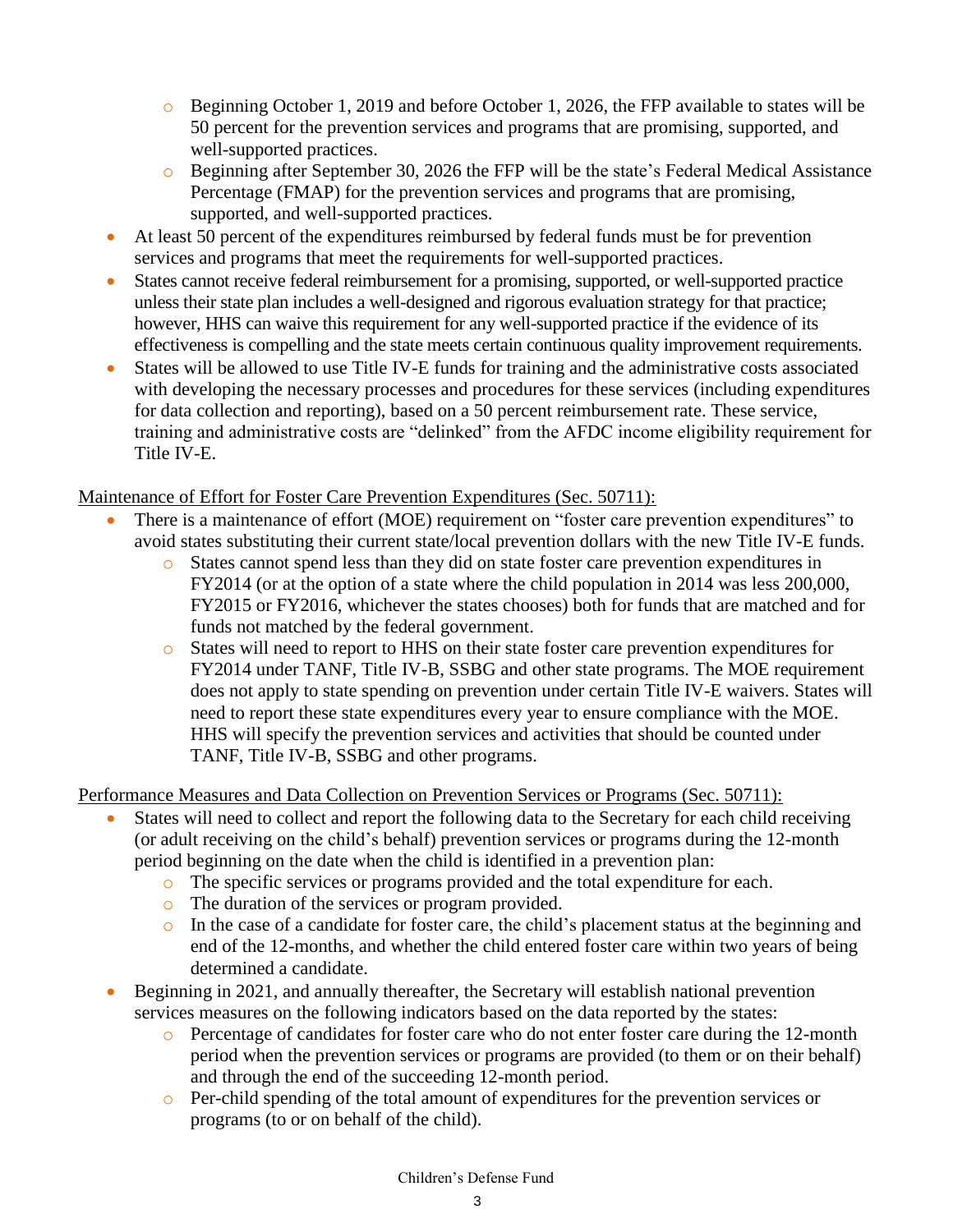The Secretary will establish and annually update the prevention services measures based on the median state values for the 3 most recent years, and will take into account differences in state prices using the Bureau of Economic Analysis of the Department of Commerce or other such appropriate data. HHS will make available to the public each state's performance measures.

Eligibility for Indian Tribes, Tribal Organizations (Sec. 50711):

- Tribes with an approved Title IV-E plan have the option to use Title IV-E funds for prevention services and programs. HHS will specify the requirements applicable to tribes, which will be consistent with state requirements, to the extent possible, but allow for cultural adaptation that best fits the context of the tribal community.
- For each tribe, organization, or consortium that takes the option for prevention services and programs, HHS will establish specific performance measures on the prevention services, which will be consistent with the state performance measures, to the extent possible, but also take into consideration the factors unique to the tribe, organization or consortia.

### Technical Assistance and Best Practices [Sec. 50711(d)]:

- HHS will provide technical assistance and best practices to states and tribes on the prevention services and programs, including how to plan and implement a well-designed and rigorous evaluation of promising, supported, or well-supported practices. HHS will evaluate research on promising, supported and well-supported practices and establish a clearinghouse of these practices and their outcomes. HHS may also collect data and conduct evaluations on the prevention services and programs to assess how these services are reducing the likelihood of foster care placement, increasing the use of kinship care placements, or improving child well-being.
- HHS must submit to the Senate Finance and the House Ways and Means Committees periodic reports on the prevention services and programs, which will also be made available to the public.
- There is \$1 million appropriated to HHS to carry out these provisions in FY2018 and each year afterwards.
- This requirement is effective upon enactment of the law.

### Other (Sec. 50711):

- A child who is with a kin caregiver for more than six months and meets the Title IV-E eligibility requirements will continue to be eligible for Title IV-E foster care payments at the end of the 12 months.
- Services and programs provided to or on behalf of a child will not be counted against that individual as receipt of aid or assistance in regards to their eligibility for other programs.
- U.S. territories are eligible for the new Title IV-E prevention funding.

### Federal Reimbursement for Children in Residential Family-based Substance Abuse Treatment with a Parent (Sec. 50712):

- States can get Title IV-E reimbursement for not more than 12 months for a child who has been placed with a parent in a licensed residential family-based treatment facility for substance abuse, regardless of whether the child meets the AFDC income-eligibility requirement for Title IV-E. Additional requirements include:
	- o The child's case plan has to recommend this placement;
	- o The substance abuse treatment facility must provide parenting skills training, parent education, and individual and family counseling; and
		- The treatment and related services must be trauma-informed.
- This requirement is effective on October 1, 2018.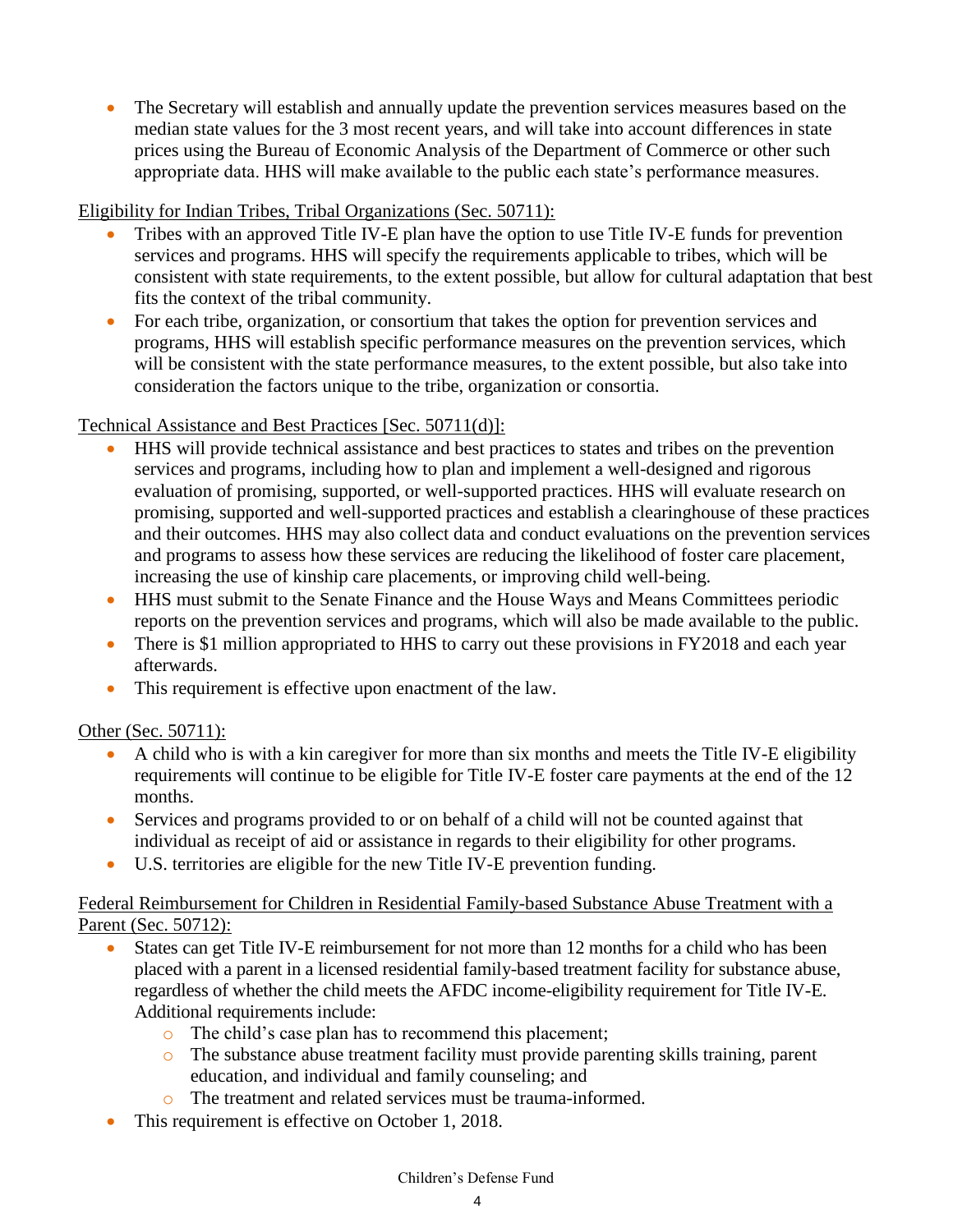Reimbursement for Evidence-Based Kinship Navigator Programs (Sec. 50713):

- States can receive Title IV-E reimbursement for up to 50 percent of the state's expenditures on kinship navigator programs that meet the evidence-base requirements of promising, supported, or well-supported practices, without regard to whether those services were accessed on behalf of children who meet the AFDC income-eligibility requirements for Title IV-E.
- This requirement is effective on October 1, 2018.

### **Part II – Enhanced Support Under Title IV-B**

*(Sections 50721, 50722, 50723)*

Changes to Use of Title IV-B Services for Family Reunification Services (Sec. 50721):

- Eliminates the current 15-month time-limit on the use of Title IV-B funds for family reunification services for children in foster care. However, clarifies that a child returning home also will now have access to 15-months of family reunification services beginning on the date the child returns home. Changes the name of the program from "Time-Limited Family Reunification Services" to "Family Reunification Services."
- This requirement is effective on October 1, 2018.

Improving Interstate Placements (Sec. 50722):

- No later than October 1, 2027, states will need to use an electronic interstate case-processing system for exchanging data and documents to help expedite the interstate placement of children in foster care, adoption or guardianship. U.S. territories, Indian tribes, tribal organizations and tribal consortiums are exempt from this requirement.
- Provides funding authority (\$5 million for FY2018, with funds that remain available through FY2022) under Promoting Safe and Stable Families to help states develop electronic interstate case-processing systems. States will need to submit to HHS an application that details how the grant will support the state in connecting with the electronic system, including how the grant will help it reduce times to permanency, improve administrative processes and reduce costs in the foster care system, and ensure secure exchange of data and timely placement decisions, strategies for integrating programs and services across state lines. In providing funds, HHS shall prioritize states not yet connected with the electronic interstate case-processing system. Funds must be used to support a connection to the system or enhancing or expediting services provided under the system.
- Not later than one year after the final grant year, HHS will submit to Congress and make available to the public a report on how the system has changed the time it takes to complete interstates placements, how many cases were processed inside and outside the electronic system, state implementation progress, how the system affected other metrics related to child safety and wellbeing, and how the system affected administrative costs and caseworker time spent on interstate placements.
- HHS will work with the Secretariat for the Interstate Compact on the Placement of Children and the states in assessing how this system can be used to better serve and protect children that come to the attention of the child welfare system by connecting the system to other data systems. For example, how it can help children who have been identified as victims of sex trafficking or missing from foster care, or help expedite background check requirements in Title IV-B.

Improving the Regional Partnership Grants to Help Families Affected by Substance Abuse: (Sec. 50723)

 Amends the Regional Grant Partnership (RGP) in Title IV-B, Subpart 2, by specifying the various partners that need to be a part of the collaborative agreement (interstate, state, or intrastate), including: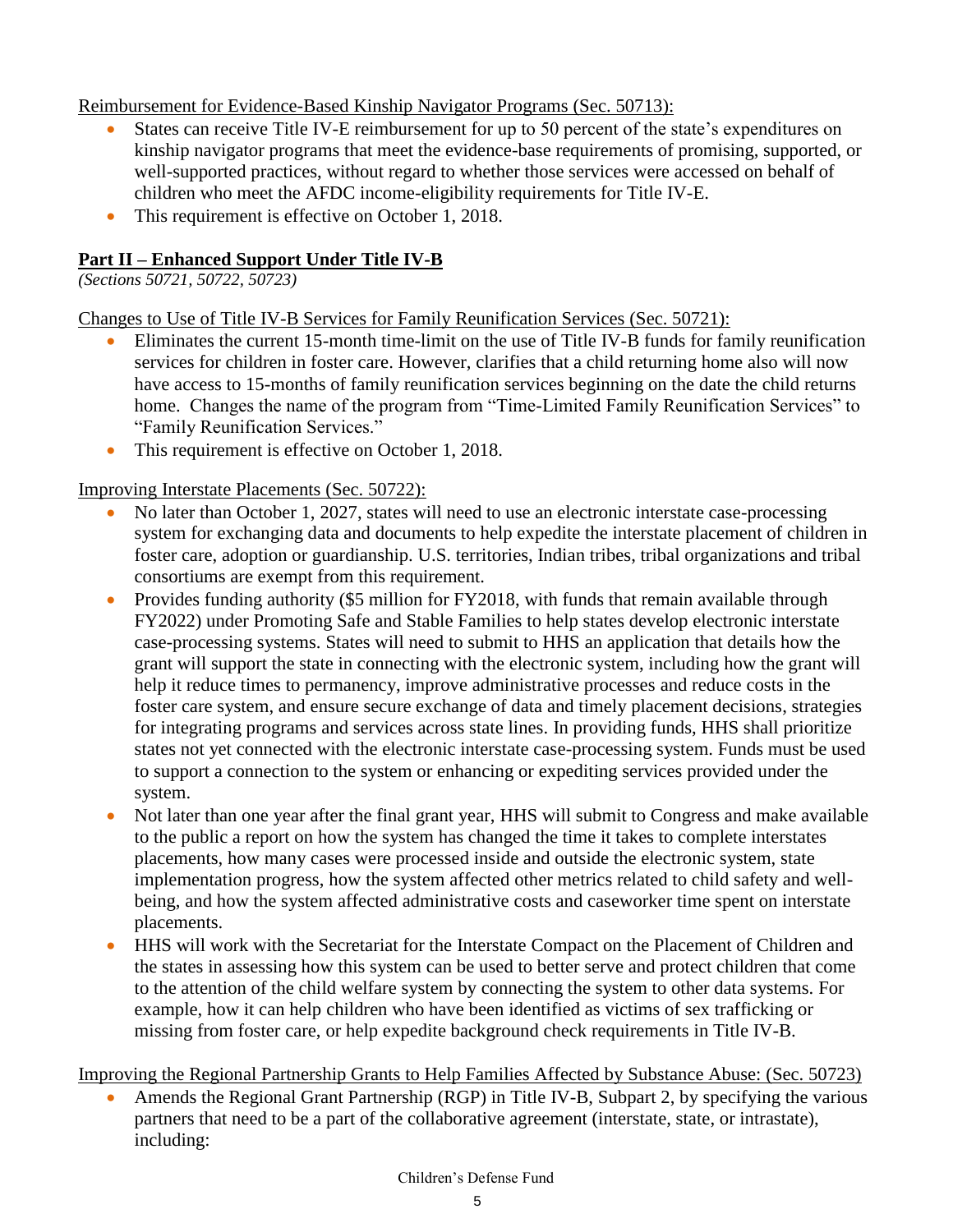- $\circ$  The mandatory partners for all partnership grants, which must include the state child welfare agency and the state agency responsible for administering the substance abuse prevention and treatment block grant
- o The mandatory partners for partnership grants that serve children in out-of-home care, which must include the appropriate courts that work with these families.
- o The optional partners, which may include Indian tribes, tribal consortium, nonprofit and for-profit child welfare service providers, community health and mental health providers, law enforcement, school personnel, tribal child welfare agencies and any others related to provision of services under the partnership.
- Tribes entering into a RGP may (but are not required to) include the state child welfare agency as a partner, but are not allowed to partner only with tribal child welfare agencies. If the tribe is working in a partnership grant that serves children in out-of-home care they may include a tribal court in lieu of other judicial partners.
- Extends RGPs for an additional five years  $(FY2017 FY2021)$ . The amount per grant per fiscal year can be no less than \$250,000 and no more than \$1,000,000.
- RPG grants will be awarded in two phases: first, a planning phase (not to exceed two years, and not to exceed \$250,000 or the total anticipated funding for the implementation phase); second, an implementation phase.
- Payments won't be made until the Secretary determines that sufficient progress has been made in meeting the goals of the grant and that the members of the partnership are coordinating together.
- Amends the RPG application requirements, including:
	- o Modifying the goals for RPGs, including the addition of goals that improve substance abuse treatment outcomes for parents and families, as well as children, and focus on safe, permanent caregiving relationships for the children, an increasing reunification rate, and facilitate the implementation, delivery and effectiveness of the new prevention services in Title IV-E.
	- o Adding a description for a sustainability plan at the end of the grant.
	- o Adding information about how the proposed activities are consistent with current research or evaluations on effective practices
- Amends the performance indicators to reflect child safety and parent well-being, and try to make the indicators consistent with the outcomes measures for the new Title IV-E prevention services.
- Modifies the reporting requirements to include semi-annual reports to HHS on the services provided, progress made in achieving goals, and number of children and families receiving services.
- This is effective on October 1, 2018.

### **Part III – Miscellaneous**

*(Sections 50731, 50732, 50733)*

Improving Licensing Standards for Relative Foster Family Homes (Sec. 50731):

- HHS will identify reputable model licensing standards for foster family homes not later than October 1, 2018, and no later than April 1, 2019 states will need to submit to HHS:
	- o Whether their licensing standards are in accord with HHS' model standards, and if not, why they deviate and a description of why that model standard is not appropriate for the state.
	- o Whether they waive certain licensing standards for relative foster family homes, and if so, a description of the standards they most commonly waive. If the state does not waive standards for relatives, they must describe the reason for not doing so.
	- o If the state waives licensing standards for relatives, a description of how caseworkers are trained on this waiver and whether the state has developed a process or tools to help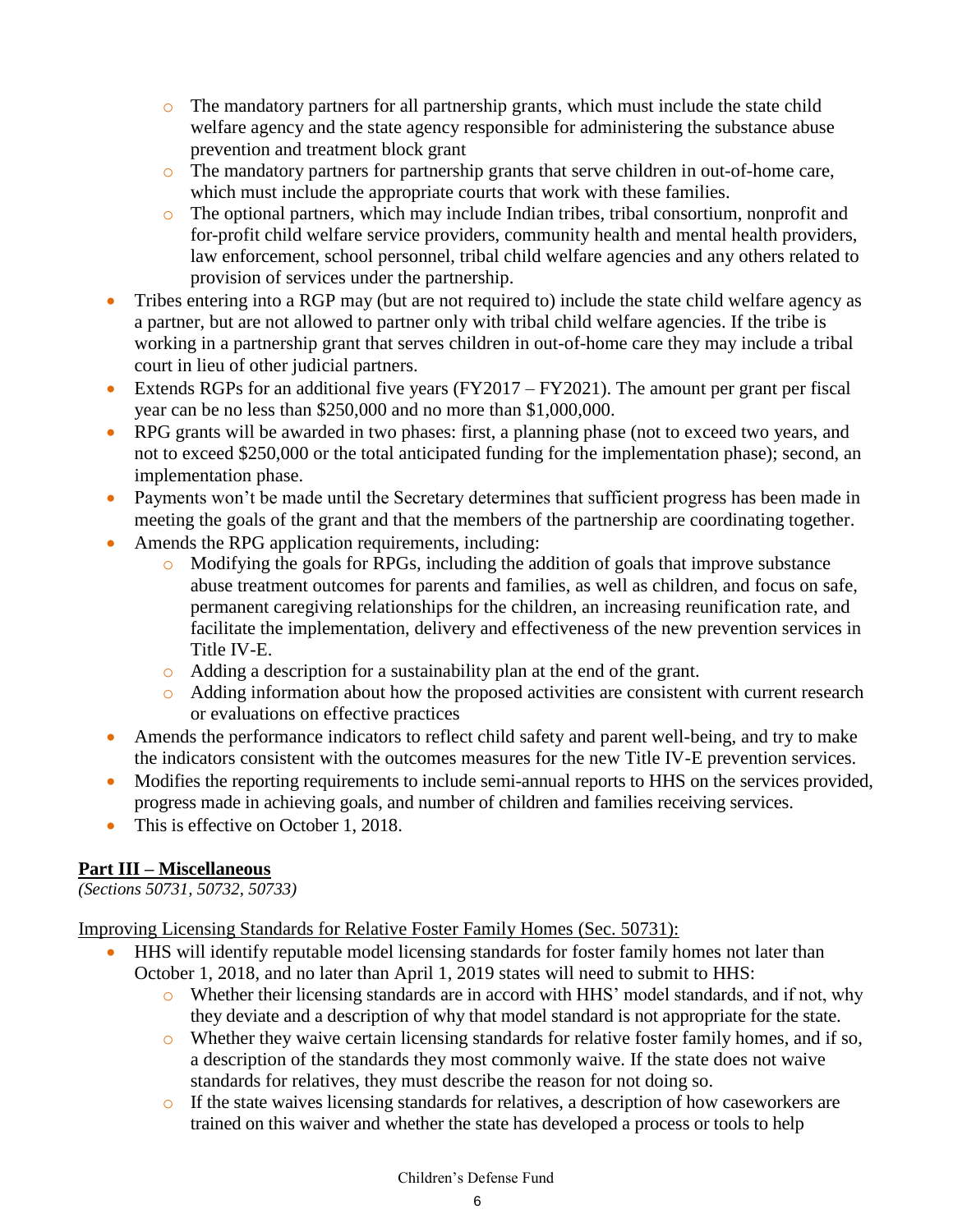caseworkers in waiving the non-safety standards to help place children with relatives more quickly.

 $\circ$  A description of how the state is improving caseworker training or the process on licensing standards.

Developing Statewide Plans to Prevent Child Abuse and Neglect Fatalities (Sec. 50732):

- Requires states to document in their state plan for the Title IV-B Child Welfare Services program the steps they are taking to track and prevent child maltreatment fatalities, including:
	- o How the state is compiling complete and accurate information on these fatalities, including information on deaths from relevant organizations (i.e. State vital statistics department, child death review teams, law enforcement agencies, offices of medical examiners or coroners).
	- o How the state is developing and implementing a comprehensive, statewide plan to prevent child maltreatment fatalities that engages public and private agency partners, including those in public health, law enforcement and the courts.
- This requirement is effective on October 1, 2018.

Modernizing the Title and Purpose of Title IV-E (Sec. 50733):

- Changes the name of the Title IV-E program from "Part E—Federal Payments for Foster Care and Adoption Assistance" to "Part E—Federal Payments for Foster Care, Prevention, and Permanency." The purpose of Title IV-E is also amended to reflect the new use of federal funds for prevention services and programs.
- This requirement is effective immediately upon enactment.

### **PART IV. ENSURING THE NECESSITY OF A PLACEMENT THAT IS NOT IN A FOSTER FAMILY HOME**

*(Sections 50741, 50742, 50743, 50744, 50745, 50746)*

Beginning October 1, 2019, states must take steps to safely reduce the inappropriate use of congregate/group care for children. States have the option delay the effective date for up to two years; however any state that does so must also postpone seeking Title IV-E prevention investments for the same period of time.

Restrictions on Federal Reimbursement for Placements Other than Foster Family Homes (Sec. 50741):

- Beginning with the third week of a child entering foster care, states will only be eligible for Title IV-E foster care payments on behalf of a child in the following settings:
	- $\circ$  A foster family home of an individual or family that is licensed or approved by the state, and is capable of adhering to the reasonable and prudent parent standard, provides 24 hour care for children placed away from their family, and provides care to six or fewer children in foster care (exceptions to this limit can be made to accommodate parenting youth in foster care to remain with their child, keep siblings together, keep children with meaningful relationships with the family, and care for children with severe disabilities).
	- o A child-care institution (defined as a licensed private or public child-care institution with no more than 25 children) that is one of the following settings:
		- A Qualified Residential Treatment Program (QRTP)
		- A setting specializing in providing prenatal, post-partum, or parenting supports for youth.
		- A supervised setting for youth ages 18 and older who are living independently.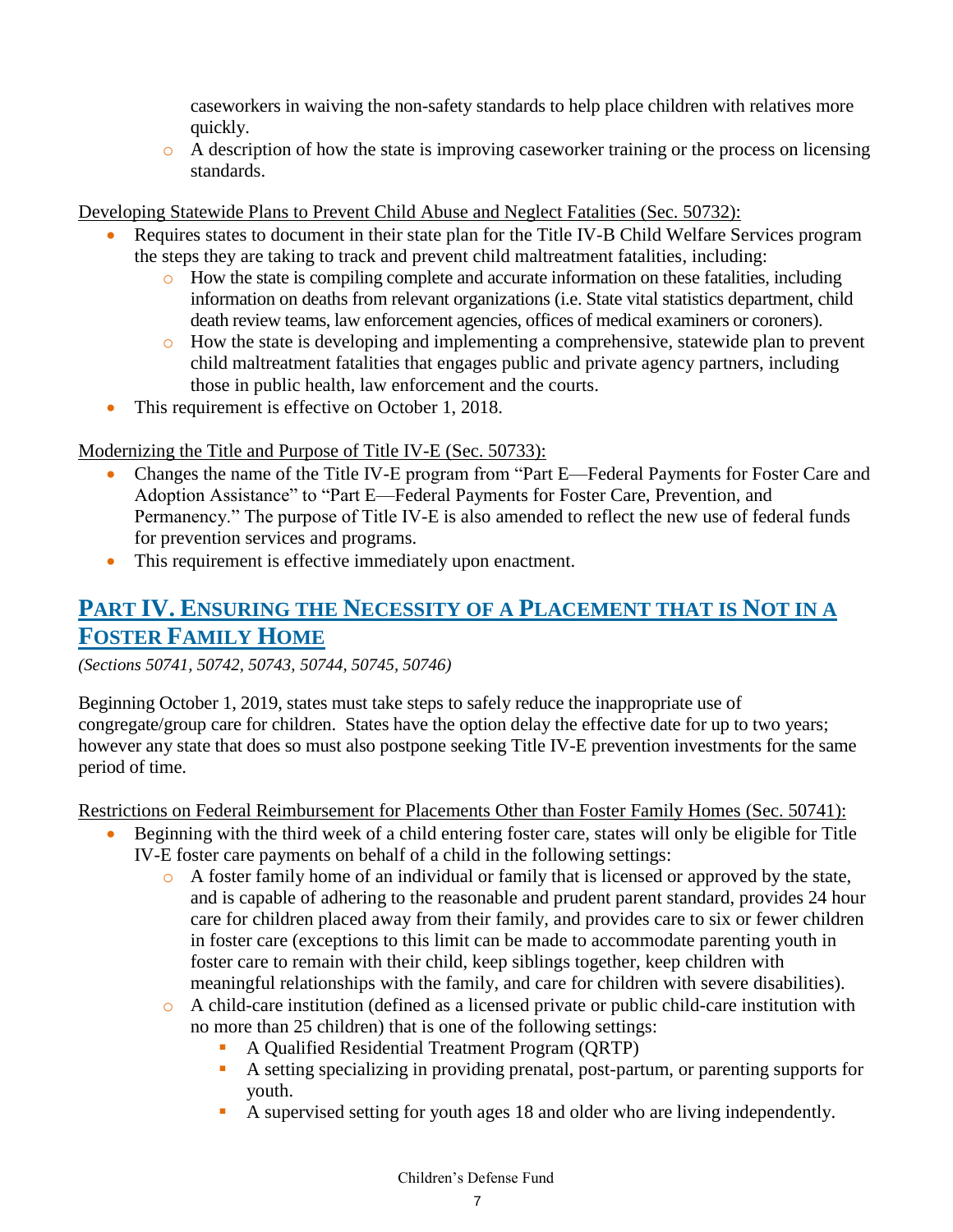A setting providing high-quality residential care and supportive services to children and youth who have been found to be, or are at risk of becoming, sex trafficking victims.

(Child-care institutions do not include detention facilities, forestry camps, training schools, or any other facility operated primarily for the detention of children determined to be delinquent.)

- o Children who are placed with a parent in a licensed residential family-based substance abuse treatment facility for up to 12 months. (As reflected in Sec. 50712 mentioned above.)
- Restriction on Title IV-E payments does not prohibit payments for administrative expenditures incurred on behalf of the child in a child care institution.

#### Qualified Residential Treatment Programs (QRTP) (Sec. 50741):

- A Qualified Residential Treatment Programs (QRTP), is defined as a program that:
	- o Has a trauma-informed treatment model designed to address the needs, and clinical needs as appropriate, of children with serious emotional or behavioral disorders or disturbances, and can implement the necessary treatment identified in the child's assessment. (See the section below for more information on the assessment.)
	- o Has registered or licensed nursing staff and other licensed clinical staff who can provide care, who are on-site consistent with the treatment model, and available 24 hours and 7 days a week. The QRTP does not need to have a direct employee/employer relationship with required nursing and behavioral staff.
	- o Facilitates family participation in child's treatment program (if in child's best interest)
	- o Facilitates family outreach, documents how this outreach is made, and maintains contact information for any known biological family and fictive kin of the child.
	- o Documents how the child's family is integrated into the child's treatment, including postdischarge, and how sibling connections are maintained.
	- o Provides discharge planning and family-based aftercare supports for at least 6 months postdischarge.
	- o The program is licensed and nationally accredited by the Commission on Accreditation of Rehabilitation Facilities (CARF), the Joint Commission on Accreditation of Healthcare Organizations (JCAHO), the Council on Accreditation, or others approved by the Secretary.

### Assessment to Determine Appropriateness of Placement in a QRTP (Sec. 50742):

- Within 30 days of a child being placed in a QRTP setting, a qualified individual must assess the child's strengths and needs using an age-appropriate, evidence-based, validated, functional assessment tool to determine if the child's needs can be met with family members or in a foster family home, or in one of the other approved settings (i.e. facilities for pregnant or parenting youth or independent living facilities) consistent with the short- and long-term goals of the child and their permanency plan. HHS will release guidance on valid assessment tools. The qualified individual will also need to develop a list of child-specific short- and long-term mental and behavioral health goals.
	- o The assessment must be done by a "qualified individual", who is a trained professional or licensed clinician who is not a state employee or affiliated with any placement setting in the state. However, this requirement may be waived by the Secretary upon request of a state certifying that trained professional or licensed clinician can maintain objectivity in the assessment process.
	- o If the assessment is not completed in the first 30 days of the child's placement in a QRTP the state can no longer receive federal reimbursement for foster care maintenance payments for that child while they are in that placement.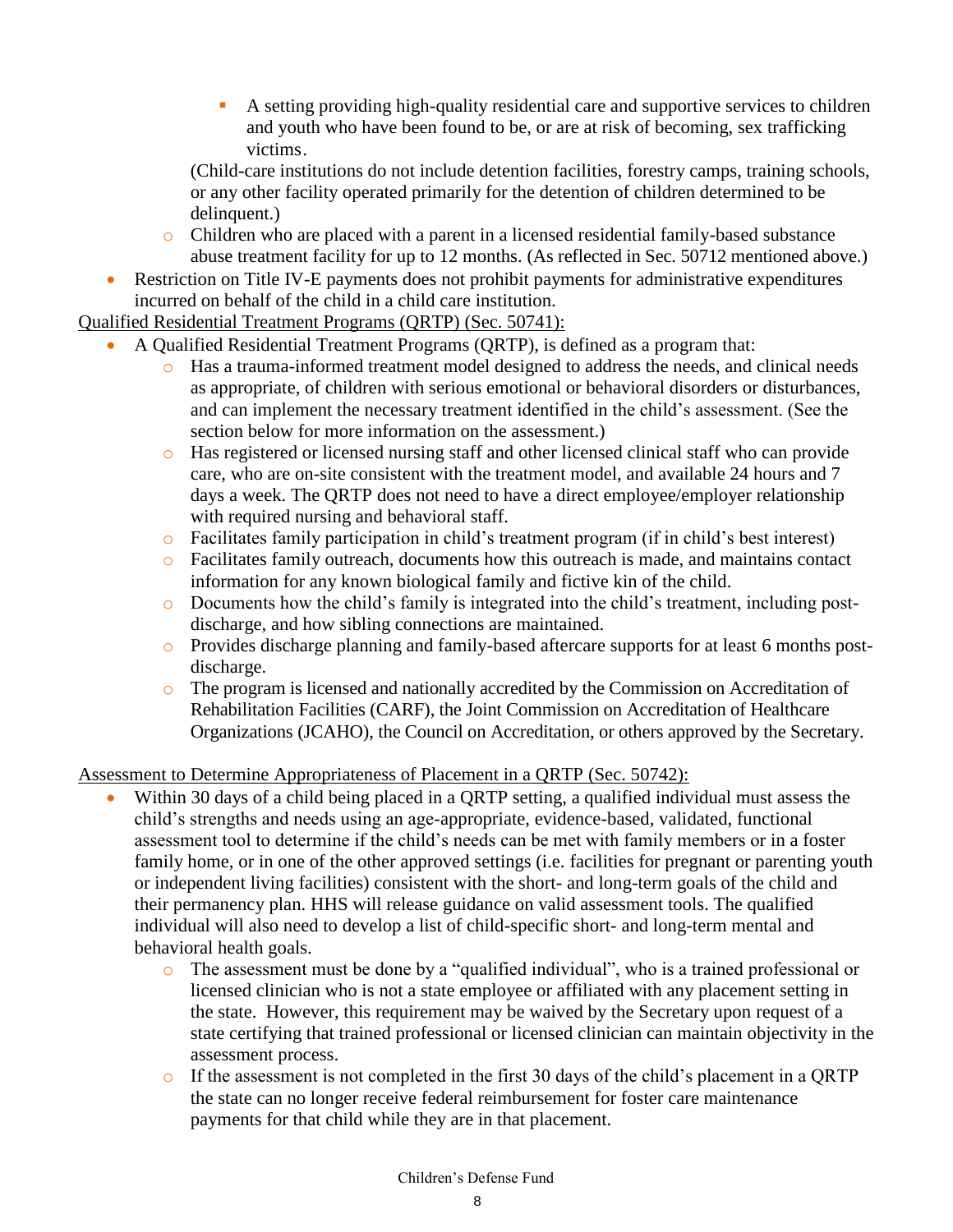- The qualified individual must conduct the assessment in conjunction with the child's family and permanency team, which may include parents, relatives, fictive kin, appropriate professionals (teachers, medical and mental health providers, clergy or others familiar with the child). If the youth is age 14 or older she can also select and bring with her two members of the permanency planning team, as established in the Preventing Sex Trafficking and Strengthening Families Act of 2014.
	- o The state will need to document in the child's case plan their efforts to identify and include a family and permanency team for the child, contact information for the team (including other family and fictive kin who aren't in the team), evidence that meetings were held at a time convenient for the family and permanency team, evidence that the child's parent provided input if reunification is the permanency goal, evidence that the assessment was made in conjunction with the team, the placement preference of the team that acknowledges the importance of keeping siblings together, and if the team's placement preference is different than that of the qualified individual the reason why the recommendations are different.

### Steps Taken After a Determination is Made that a Child Should Not be Placed in a QRTP (Sec. 50741):

 If it is determined by an assessment of court order that a QRTP placement is not appropriate for a child, then the state has an additional 30 days from the time that determination is made to transition the child down to another placement or step the child up to a facility that can better address the child's needs. States will be reimbursed at the FFP during this 30 day period, but states will have to pay the full cost for the child beyond those 30 days if the child remains in a setting that is not appropriate for addressing the child's needs. These funds appear to be able to assist with the transition.

#### Steps Taken After a Determination is Made that a Child Should Not be Placed in a Foster Family Home (Sec. 50742):

- If it is determined that a QRTP placement is appropriate for a child, the qualified individual needs to document in writing why the child's needs cannot be met by her family or in a foster family (shortage of foster family homes cannot be an acceptable reason), why a QRTP will provide the most effective and appropriate level of care and in the least restrictive environment, and how it is consistent with the short- and long-term goals of the child.
- Within 60 days of a placement in QRTP the court must review the assessment and approve or disapprove of the QRTP placement.
- For children who remain in a QRTP, at every permanency hearing the state agency will need to submit evidence:
	- o Demonstrating the ongoing assessment that the child's needs continue to be best met in a QRTP and it is consistent with the child's short- and long-term goals.
	- o Documenting the specific treatment or service needs that will be met by the QRTP and the length of time the child is expected to need those treatment and services.
	- o Documenting the efforts made to prepare the child to exit care or to be placed in a foster family home.
- For children in a QRTP for 12 consecutive or 18 nonconsecutive months (or for more than 6 consecutive months for children under age 13) the state will need to submit to HHS the most recent evidence and documentation supporting this placement with a signed approval by the head of the state.

#### Protocols to Prevent Inappropriate Diagnoses (Sec. 50743):

 States will need to establish as part of their health care services oversight and coordination plan procedures and protocols to ensure children in foster care are not being inappropriately diagnosed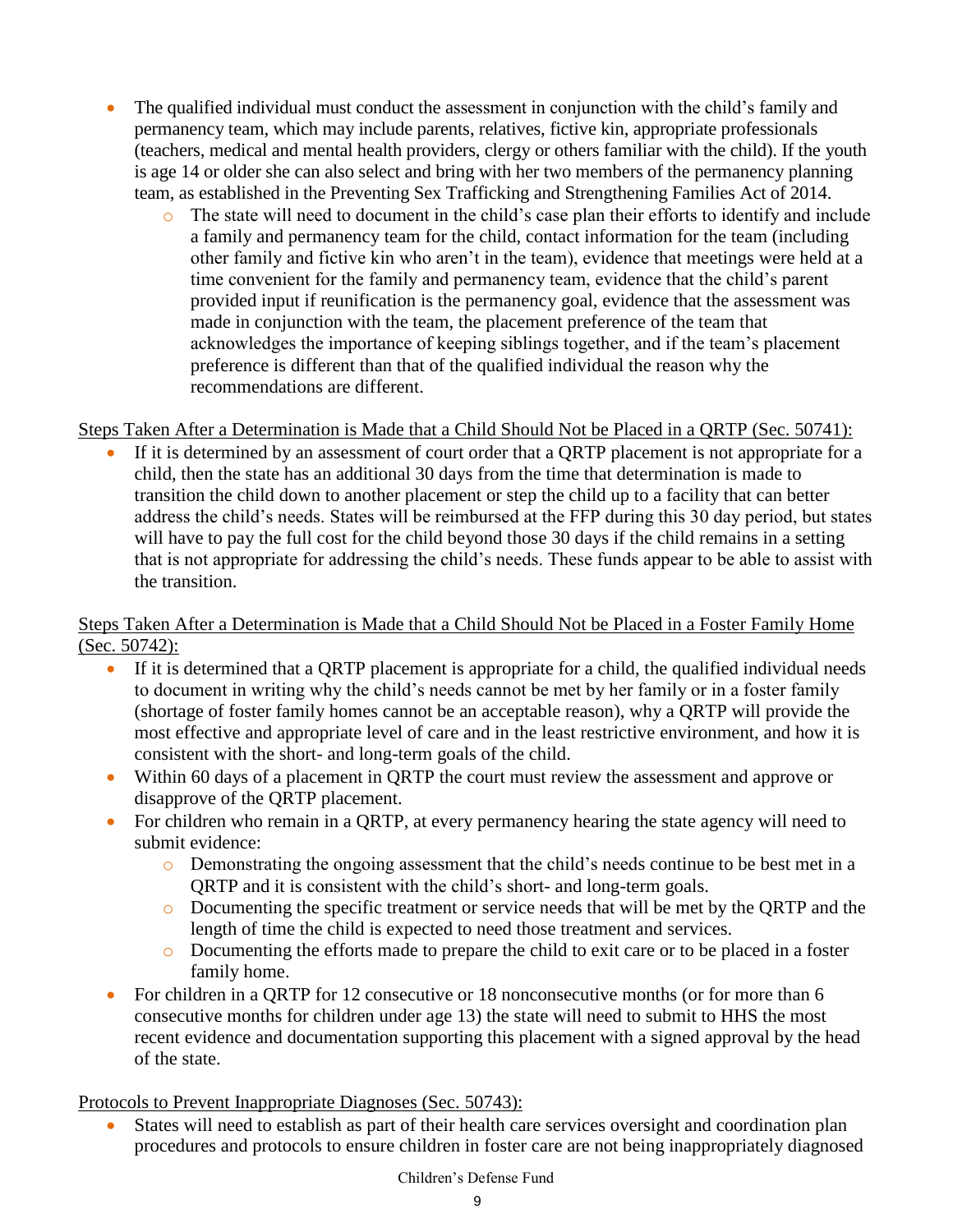with mental illnesses, disorders or disabilities that may result in the child not being placed with a foster family home. This is effective as if enacted January 1, 2018.

 HHS will evaluate these procedures and protocols and the extent to which states comply and enforce them, identify best practices, and submit a report on the evaluations to Congress not later than January 1, 2020.

Training State Judges, Attorneys and Other Legal Personnel about New Restrictions (Sec. 50741):

- The Court Improvement Program in Title IV-B, Subpart 2, is amended to include training to judges, attorneys, and other legal personnel in child welfare about the new changes made to federal policy and reimbursement for children placed in settings that are not foster family homes.
- This is effective as if enacted January 1, 2018.

Assuring Changes in Federal Reimbursement Do Not Impact the Juvenile Justice System (Sec. 50741):

- States will need to include in their state plan a certification assuring that the state will not enact or advance policies or practices that will result in a significant increase in number of youth in the juvenile justice system because of the new restrictions on federal reimbursement for children not placed in a foster family home. This provision is effective on October 1, 2019.
- The GAO will do a study evaluating the impact on the juvenile justice system as a result of the new restrictions on federal reimbursement for children not placed in a foster family home. Specifically, the GAO will evaluate the extent to which children in foster care who are in the juvenile justice system and placed in a juvenile justice facility are there as a result of the lack of available congregate care placements. GAO must submit this report to Congress no later than December 1, 2025.

Criminal Records Checks and Checks of Child Abuse and Neglect Registries for Adults Working in Childcare Institutions and Other Group Care Settings (Sec. 50745):

 States are required to have procedures for background checks to be carried out on any adult working in group care settings where foster children are placed. This is effective on October 1, 2018.

Exceptions for States with a Title IV-E Waiver (Sec. 50746):

 States that have an active Title IV-E Demonstration Waiver when the changes in Title IV-E for group care go into effect will not be held to the changes if they are inconsistent with the terms of their waiver until the waiver expires.

Data and Reports on Children Placed in Settings Other than Foster Family Homes (Sec. 50744):

- States will need to collect data and report on the following data items for children in child-care institutions or other settings that are not foster family homes:
	- o The type of placement setting (i.e. shelter care, group home, residential treatment facility, hospital or institution, setting for pregnant or parenting youth, etc.)
	- o The number of children in the setting, and the age, race/ethnicity and gender of each child in the setting.
	- o For each child, the length of stay in that setting, whether it was the child's first placement, and if not, the number of previous placements, and whether or not the child has special needs.
	- o The extent of specialized education, treatment, counseling, or other services provided in that setting.
- States will also have to report on the number and ages of children in these placements that have a permanency goal of Another Planned Permanent Living Arrangement (APPLA).
- This is effective as if enacted January 1, 2018, and will serve as a useful baseline as the new requirements for group care are implemented.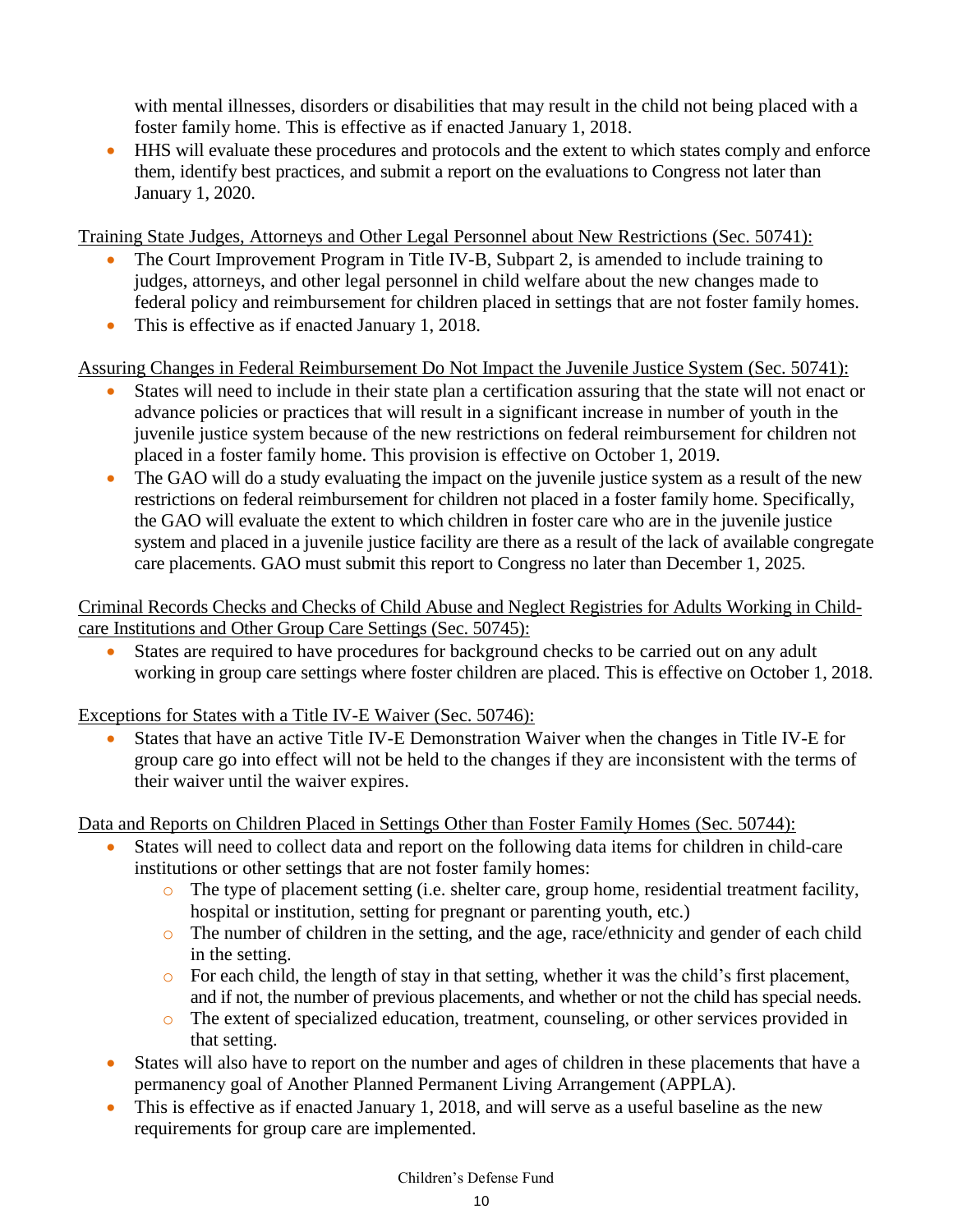## **PART V. CONTINUING SUPPORT FOR CHILD AND FAMILY SERVICES**

*(Sections 50751, 50752, 50753)* 

Supporting and Retaining Foster Families for Children (Sec. 50751):

- Amends the definition of "Family Support Services" under Promoting Safe and Stable Families in Title IV-B, Subpart 2, to include community-based services that are designed to support and retain foster families so they can provide quality family-based settings for children in foster care. The current definition focuses primarily on services for the child's family, and this change will allow for additional support for foster families.
- Creates under Title IV-B, Subpart 2, competitive grants (\$8 million in FY2018 that remain available through FY2022) to states and tribes to support the recruitment and retention of highquality foster families to help place more children in foster family homes. The grants will be focused on states and tribes that have the highest percentage of children in non-family settings.

### Extending Child and Family Services Programs Under Title IV-B (Sec. 50752):

- Extends for five years (FY2017 through FY2021) the following programs:
	- o The Stephanie Tubbs Jones Child Welfare Services Program (Title IV-B, Subpart 1).
	- o The Promoting Safe and Stable Families Program (Title IV-B, Subpart 2) is extended at the current mandatory level of \$345 million a year. Discretionary funding under Promoting Safe and Stable Families is also extended for five years, as well as the funding reservations for supporting monthly caseworker visits, Regional Partnership Grants, and funding for state Court Improvement Program Grants (mandatory funding).

Improving the John H. Chafee Foster Care Independence Program (Sec. 50753):

- Extends to age 23 the financial, housing, counseling, employment, education, and other appropriate supports and services to former foster care youth under the John H. Chafee Foster Care Independence Program (Chafee). The supports and services under Chafee are currently only available to youth between ages 18 and 21.
- The extension of Chafee services to age 23 only applies to states that have taken the option to extend foster care to youth to age 21, or states that HHS determines are using state or other funds to provide services and assistance to youth who have aged out that are comparable to those youth would receive if the state had taken the option to extend care.
- If a state has unspent Chafee funds remaining (i.e. at the end of the two-year period that funds are available to them), HHS can make those available to redistribute to other states that apply for additional funds, as long as HHS determines that those states will use the funds for the purposes stated. The amount redistributed to the states will be based on the "state foster care ratio" (i.e. the number of children in foster care in one state compared to the overall number of children in foster care nationally). Tribes can also participate.
- Extends to age 26 eligibility for Education and Training Vouchers under Chafee, which are currently only available to youth up to age 23, and clarifies that higher education vouchers are also available to youth who are at least 14-years old. Youth cannot participate in the voucher program for more than 5 years (whether or not consecutive).
- Changes the name of the program from the "John H. Chafee Foster Care Independence Program" to the "John H. Chafee Foster Care Program for Successful Transition to Adulthood." Also makes several language changes throughout Chafee, including clarifying that these services can start for youth at age 14.
- Not later than October 1, 2019, HHS must submit to the House Ways and Means and Senate Finance Committees a report on the National Youth in Transition Database (NYTD) and other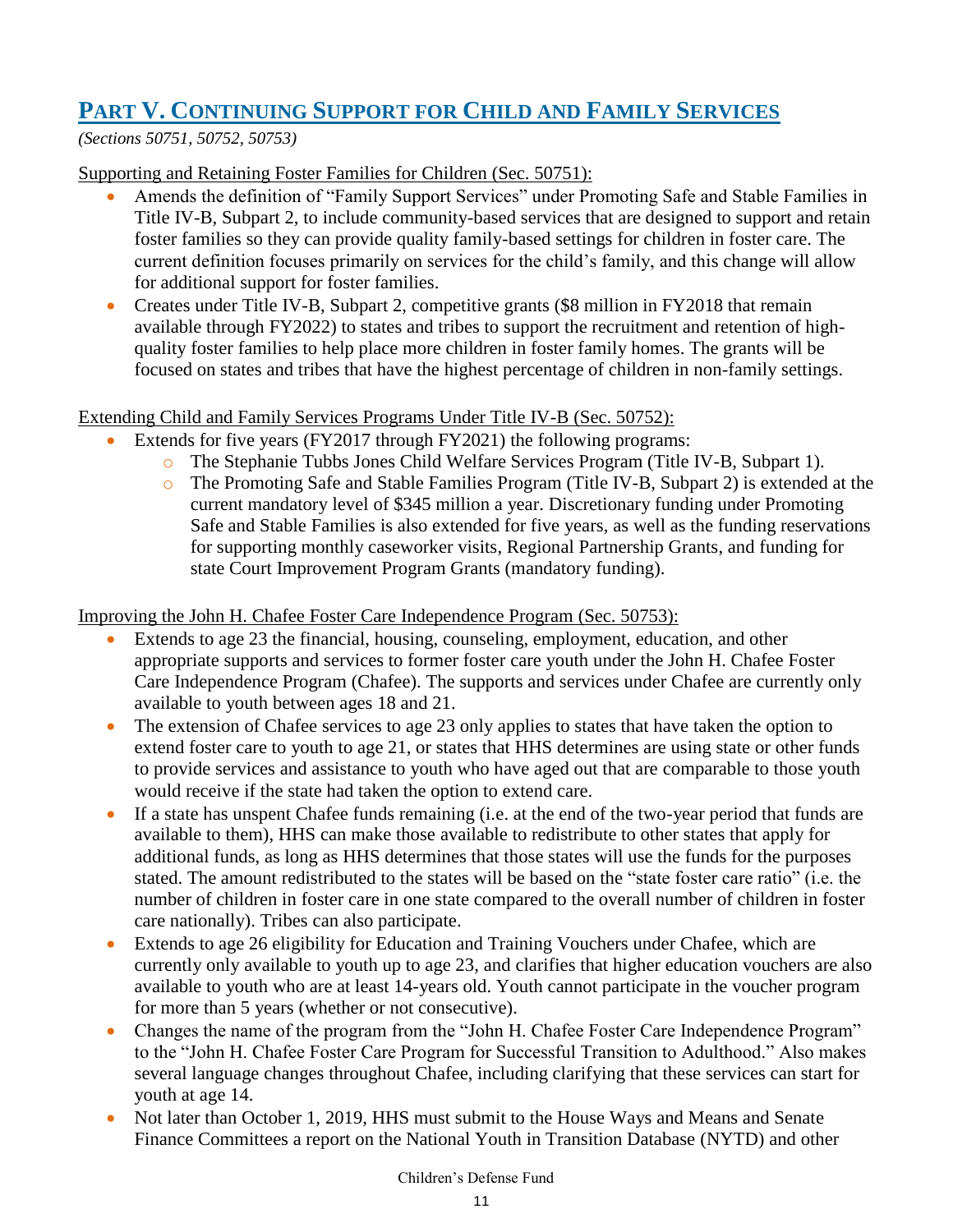relevant databases that track outcomes of youth who aged out of care or who exited care to adoption or kinship guardianship, including:

- o Comparing the reasons for entering foster care and the foster care experience for 17-yearolds (i.e. length of stay, number of placements, case goal, discharge reason) to children who left care before turning 17.
- o Characteristics of youth ages 19 and 21 who report poor outcomes to NYTD.
- o Benchmarks for determining poor outcomes for youth who remain in care or exit care, and plans the Executive branch will take to use those benchmarks in evaluating child welfare agency performance in providing services to youth transitioning from care.
- o Analysis of association between placement type, number of placements, time in care, and other factors related to outcomes at ages 19 and 21.
- o Analysis of outcomes for youth ages 19 and 21 who were formerly in care compared to 19 and 21 year-olds still in care.
- Ensures that youth who age out of foster care are provided official documentation that proves they were previously in foster care. This information will be critical to youth who aged out who experience challenges accessing Medicaid to age 26, which they are now entitled to through the Affordable Care Act.

# **PART VI. CONTINUING INCENTIVES TO STATES TO PROMOTE ADOPTION AND LEGAL GUARDIANSHIP**

*(Section 50761)* 

Reauthorizing the Adoption and Legal Guardianship Incentive Program (Sec. 50761):

- Reauthorizes the Adoption and Legal Guardianship Incentive Payment program, which was set to expire in FY2016, for an additional five years (FY2017 through FY2021). The incentive program allows states to receive award payments based on improvements the state makes in increasing exits from foster care to adoption or guardianship.
- This takes effect as if enacted on October 1, 2017.

### **PART VII. TECHNICAL CORRECTIONS**

*(Sections 50771, 50772)*

Changes to Data Exchange Standards to Improve Program Coordination (Sec. 50771):

- HHS, in consultation with an interagency workgroup, will designate data exchange standards around the information shared between different state agencies, including federal reporting and data exchange requirements.
- Includes a number of data exchange standard requirements, such as incorporating widelyaccepted, computer-readable formats; the capacity to continually be upgraded; and to be implemented in a way that is cost-effective, efficient and effective.
- Two years after enactment HHS will issue a proposed rule that identifies federally required data exchanges; includes specification and timing of exchanges; addresses factors used to determine whether and when to standardize data exchanges; and specifies state implementation options and future milestones.

Changes to State Requirement to Address the Developmental Needs of Young Children (Sec. 50772):

 Amends the state plan requirement under Title IV-B, Subpart 1 to describe activities to reduce the length of time to permanency for children under the age of 5 and the activities the state undertakes